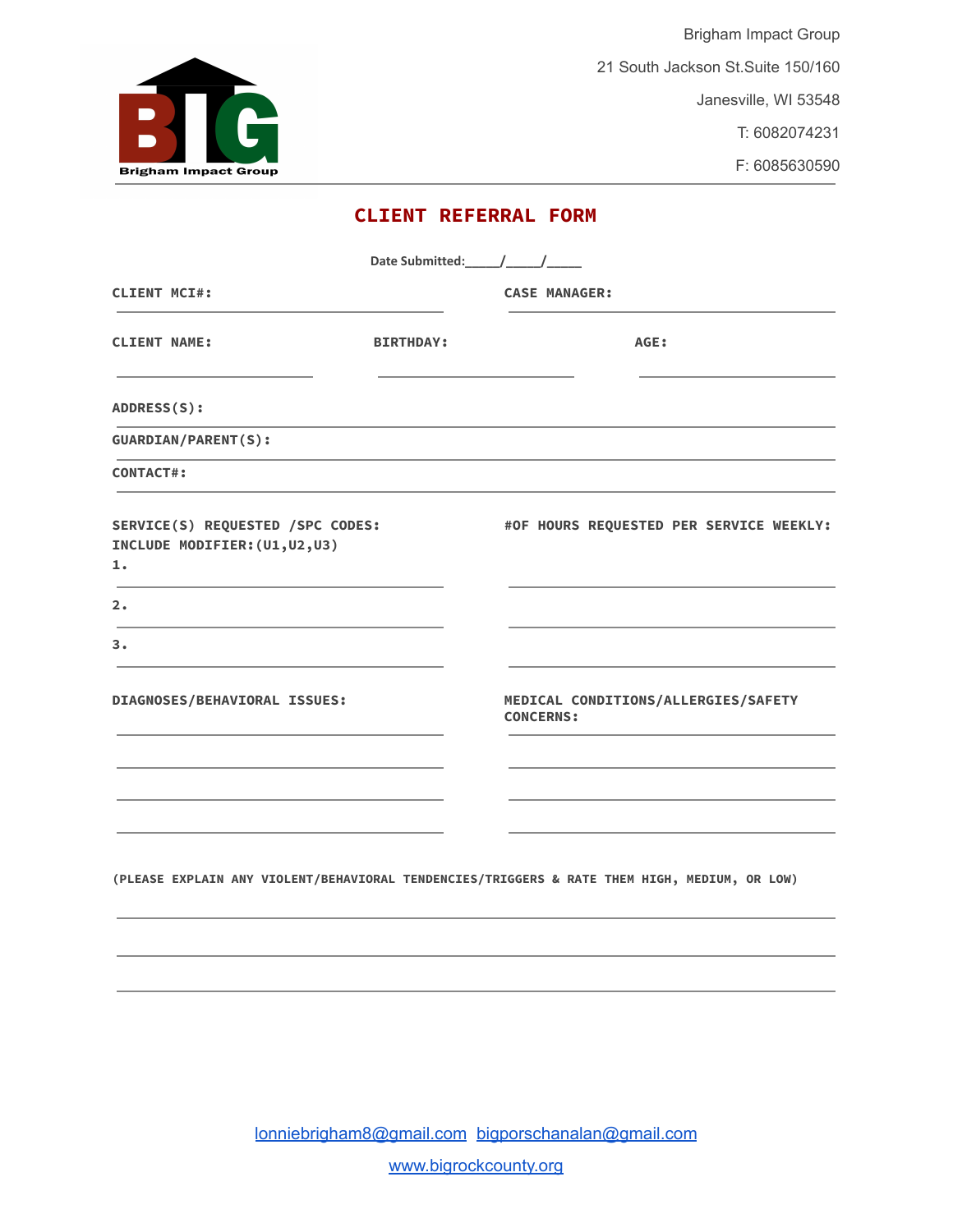

Brigham Impact Group 21 South Jackson St.Suite 150/160 Janesville, WI 53548 T: 6082074231 F: 6085630590

## **CLIENT REFERRAL FORM**

### **Please list previous providers and why/if services were ended with that provider:**

#### **AVAILABILITY:**

|                                                                                    | <b>SUNDAY</b> | <b>MONDAY</b> | <b>TUESDAY</b>         | <b>WEDNESDAY</b> | <b>THURSDAY</b> | <b>FRIDAY</b>         | <b>SATURDAY</b> |  |
|------------------------------------------------------------------------------------|---------------|---------------|------------------------|------------------|-----------------|-----------------------|-----------------|--|
| FROM:                                                                              |               |               |                        |                  |                 |                       |                 |  |
| TO:                                                                                |               |               |                        |                  |                 |                       |                 |  |
| LIST ANY CURRICULAR ACTIVITIES/SCHOOL SCHEDULES THAT MAY CHANGE THIS AVAILABILITY: |               |               |                        |                  |                 |                       |                 |  |
|                                                                                    |               |               |                        |                  |                 |                       |                 |  |
| Interests/Hobbies:                                                                 |               |               |                        |                  |                 |                       |                 |  |
| Arts and Crafts                                                                    |               |               | Animals                |                  |                 | <b>Museums</b>        |                 |  |
| Sport(s)                                                                           |               |               | Movies                 |                  |                 | <b>Action Figures</b> |                 |  |
| <b>Video Games</b>                                                                 |               |               | <b>Building Blocks</b> |                  |                 | Gym/Working out       |                 |  |
| Swimming                                                                           |               |               | <b>Puzzles</b>         |                  |                 | Hands-on Activities   |                 |  |
| <b>Board Games</b>                                                                 |               |               | Reading/Journaling     |                  |                 | Parks/Outside Play    |                 |  |
| Shopping                                                                           |               |               | <b>Music</b>           |                  |                 | Religion/Church       |                 |  |
| Library                                                                            |               |               | <b>Performing Arts</b> |                  |                 |                       |                 |  |
| Cont:                                                                              |               |               |                        |                  |                 |                       |                 |  |

### **WHAT WOULD IT LOOK LIKE FOR THIS YOUTH TO END SERVICES WITH BIG? END GOALS/ACCOMPLISHMENTS/INTENTIONS/OBJECTIVES:**